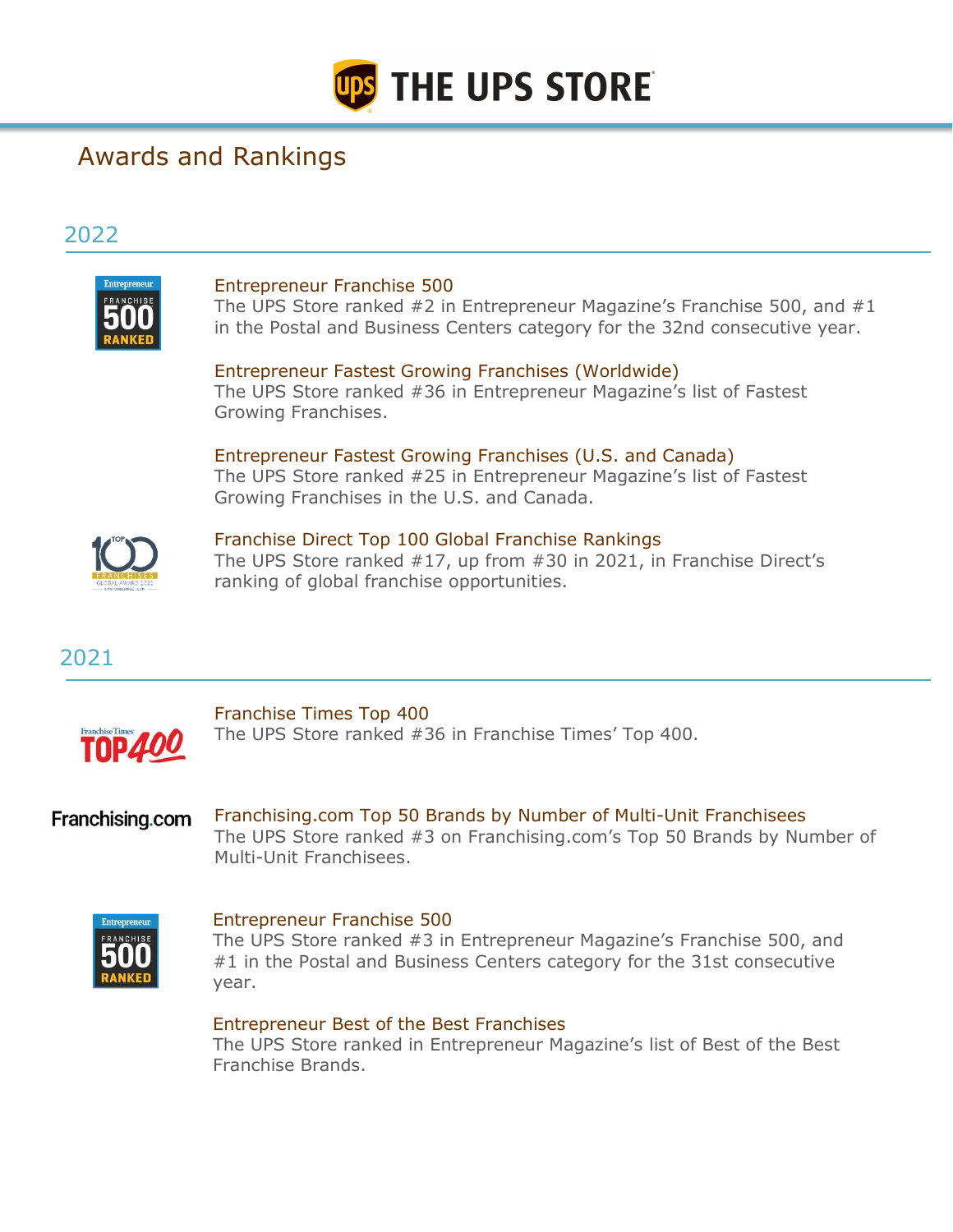

## Entrepreneur Fastest Growing Franchises (Worldwide)

The UPS Store ranked #24 in Entrepreneur Magazine's list of Fastest Growing Franchises.

## Entrepreneur Fastest Growing Franchises (U.S. and Canada)

The UPS Store ranked #19 in Entrepreneur Magazine's list of Fastest Growing Franchises in the U.S. and Canada.

## Entrepreneur Top Global Franchises

The UPS Store ranked #19 in Entrepreneur Magazine's list of Top Global Franchises.

## Entrepreneur Top Franchises for Less Than \$150,000

The UPS Store ranked #1 in Entrepreneur Magazine's list of Top Franchises for Less Than \$150,000.

## Entrepreneur Top Franchises for Veterans

The UPS Store ranked #6 in Entrepreneur Magazine's list of Top Franchises for Veterans.



## Franchise Innovation Awards

The UPS Store won the award for Most Innovative Building Design, Remodel, or Prototype in Franchise Update Media's annual recognition of the most outstanding innovations in franchising.



## Franchise Direct Top 100 Global Franchise Rankings

The UPS Store ranked #30, up from #39 in 2020, in Franchise Direct's ranking of global franchise opportunities.



#### Franchise Gator Top 100 Franchises The UPS Store ranked #27 in Franchise Gator's yearly ranking of top franchise opportunities.





#### Entrepreneur Franchise 500

The UPS Store ranked #5 in Entrepreneur Magazine's Franchise 500, and #1 in the Postal and Business Centers category for the 30th consecutive year.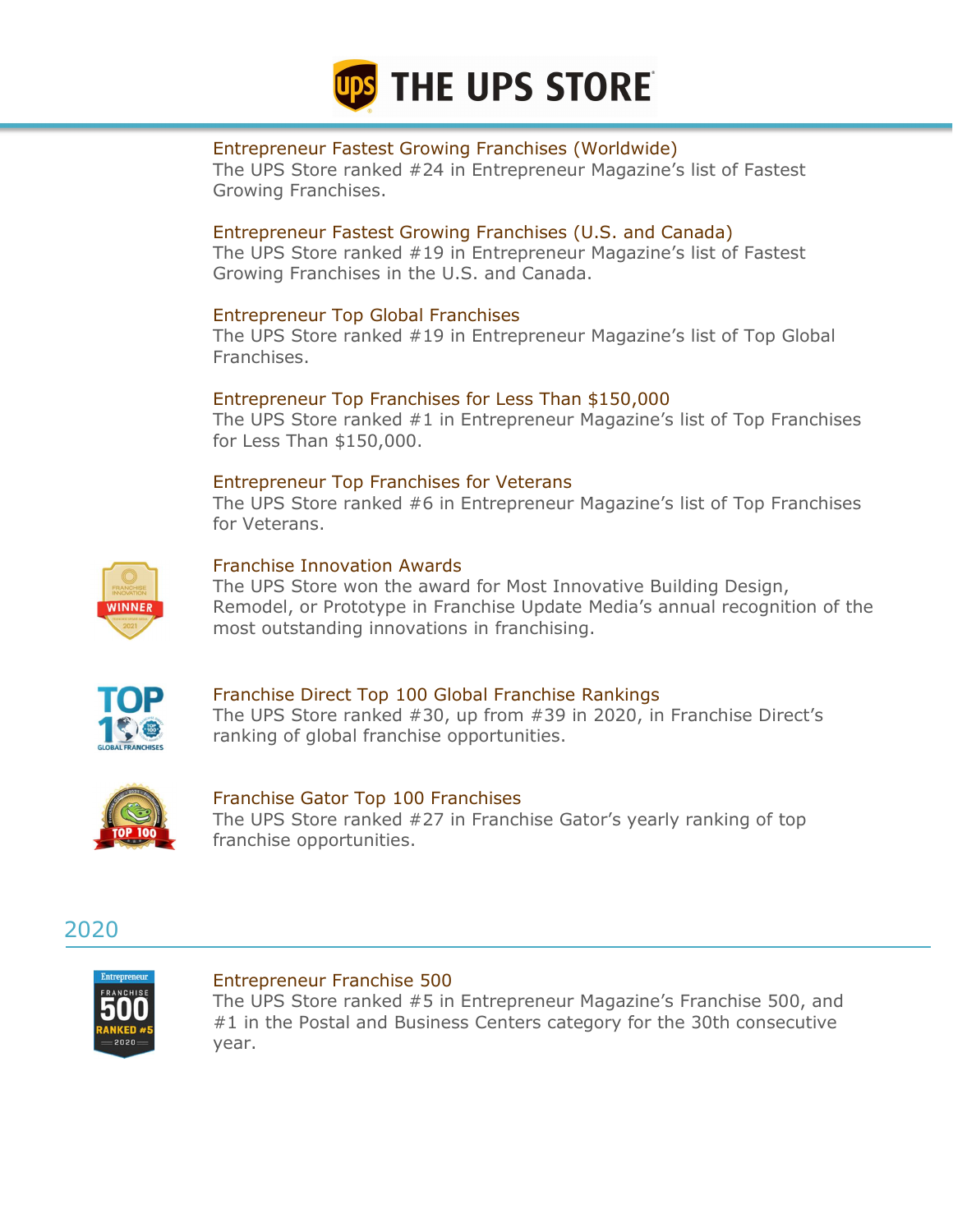

## Entrepreneur Top 100 Franchises for Less Than \$150,000

The UPS Store ranked #1 on Entrepreneur Magazine's list of Top 100 Franchises for Less Than \$150,000.

## Entrepreneur Best Franchise Brands

The UPS Store ranked in Entrepreneur Magazine's list of Best Franchise Brands.

## Entrepreneur Top Global Franchises

The UPS Store ranked #19 in Entrepreneur Magazine's list of Top Global Franchises in 2020.

## Entrepreneur Top Growth Franchises

The UPS Store ranked #29 in Entrepreneur Magazine's list of Top Growth Franchises in 2020.

## Entrepreneur Top Franchises for Veterans

The UPS Store ranked #8 in Entrepreneur Magazine's list of Top Franchises for Veterans in 2020.



## Franchise Gator Top 100 Franchises

The UPS Store ranked #22, up from #26 in 2019, in Franchise Gator's yearly ranking of top franchise opportunities.



## Franchise Direct Top 100 Global Franchise Rankings

The UPS Store ranked #39, up from #65 in 2019, in Franchise Direct's ranking of global franchise opportunities.



# Franchise Times Top 200

The UPS Store ranked #55 in Franchise Times' annual ranking of franchise opportunities.





#### Entrepreneur Franchise 500

The UPS Store ranked #5 in Entrepreneur Magazine's Franchise 500, and #1 in the Postal and Business Centers category for the 29th consecutive year.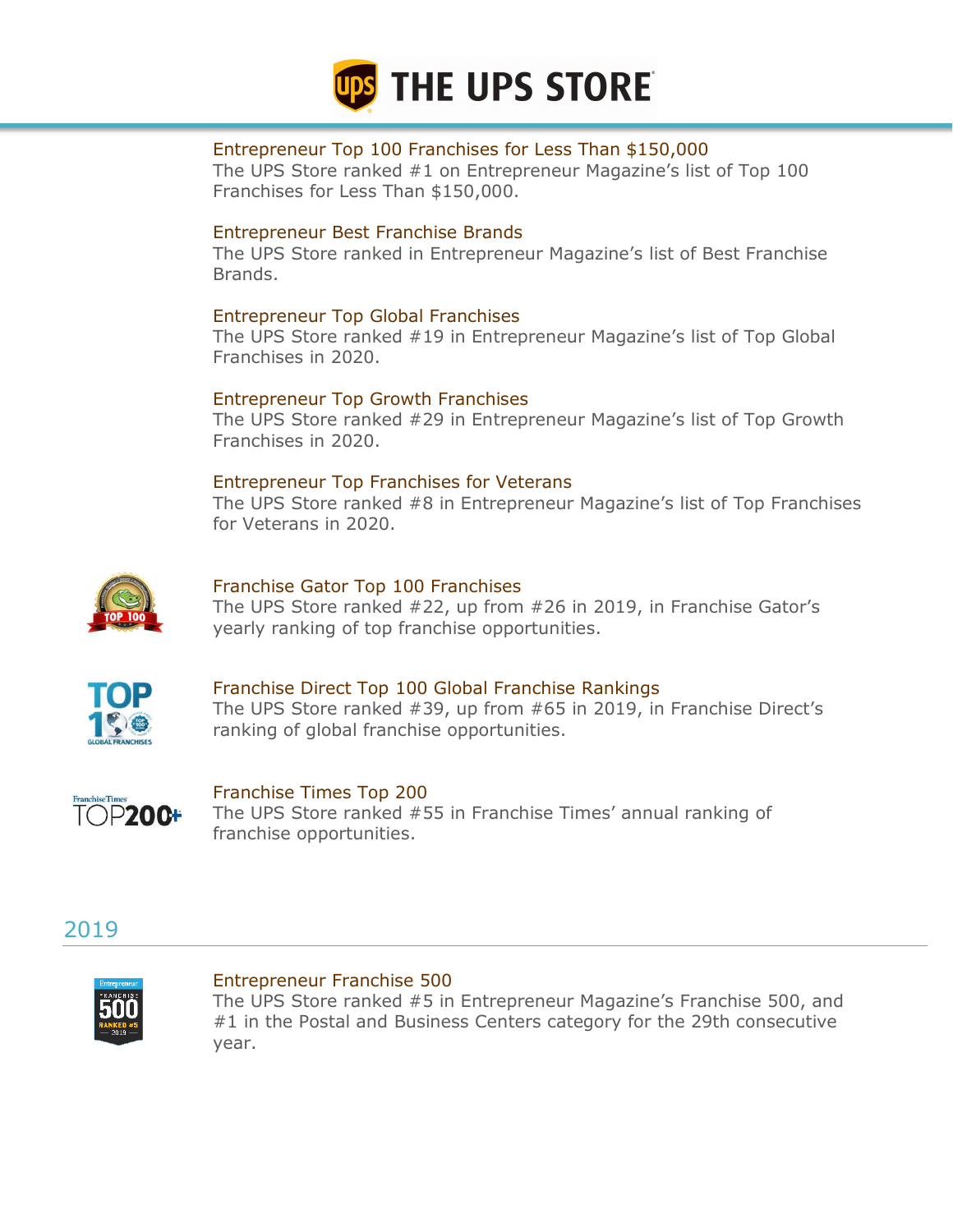

#### Entrepreneur Fastest-Growing Franchises

The UPS Store ranked #24, up from #46 in 2018, in Entrepreneur Magazine's Fastest-Growing Franchises list.

## Entrepreneur Best of the Best Franchises

The UPS Store ranked in Entrepreneur Magazine's list of Best of the Best franchises.

## Entrepreneur Top Franchises for Veterans

The UPS Store ranked #10 in Entrepreneur Magazine's Top Franchises for Veterans list in 2019.



## Franchise Direct Top 100 Global Franchise Rankings

The UPS Store ranked #65 in Franchise Direct's ranking of global franchise opportunities.



## Franchise Gator Top 100 Franchises

The UPS Store ranked #26, up from #27 in 2018, in Franchise Gator's annual ranking of top franchise opportunities.



## Franchise Times Top 200

The UPS Store ranked #55, up from #58 in 2018, in Franchise Times' annual ranking of franchise opportunities.

## 2018



#### Entrepreneur Franchise 500

The UPS Store ranked #4 in Entrepreneur Magazine's Franchise 500, and #1 in the Postal and Business Centers category for the 28th consecutive year.

#### Entrepreneur Fastest-Growing Franchises

The UPS Store ranked #46, up from #61 in 2017, in Entrepreneur Magazine's Fastest-Growing Franchises list.

#### Entrepreneur Top Global Franchises

The UPS Store ranked #16, up from #24 in 2017, in Entrepreneur Magazine's Top Global Franchises.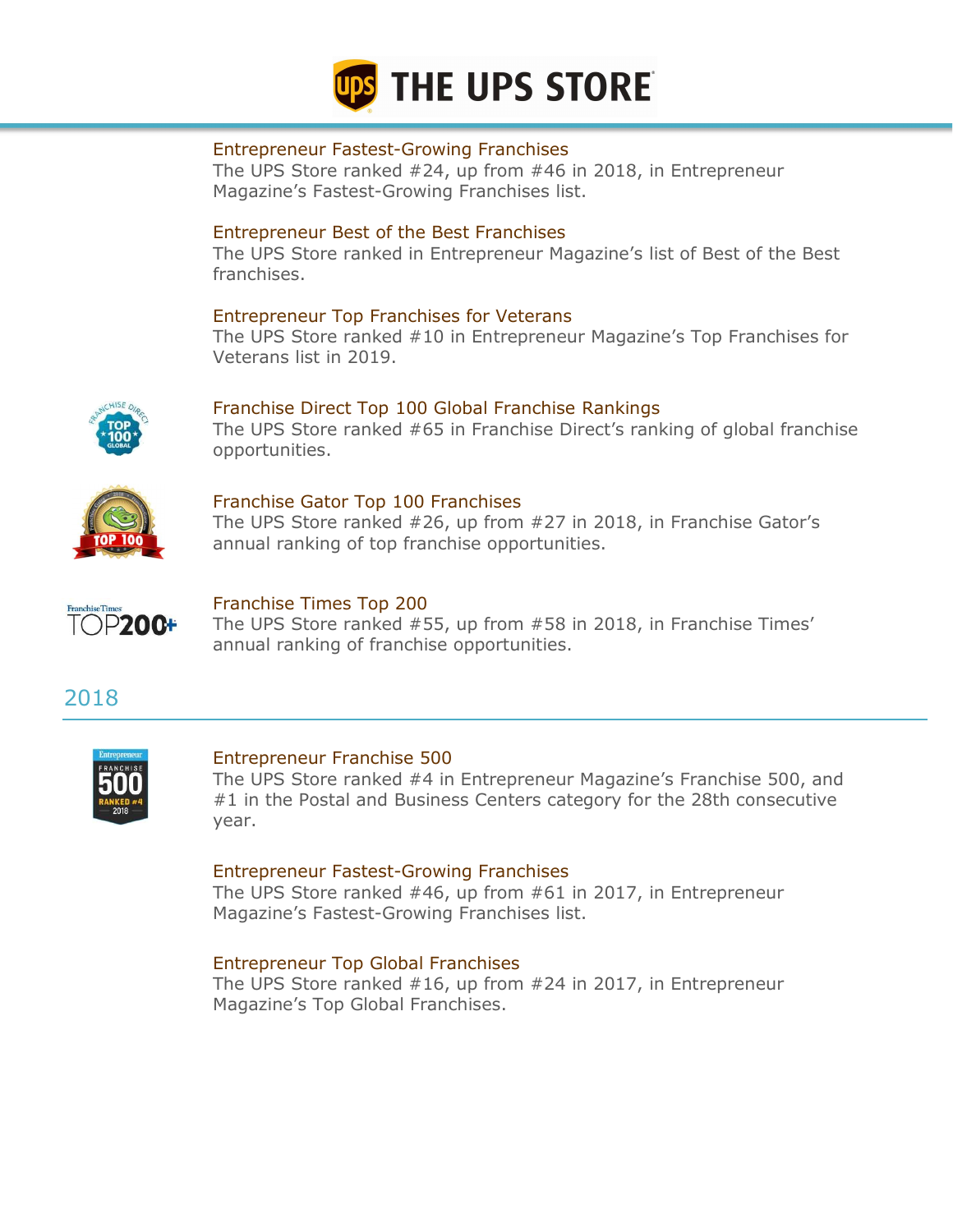

## Entrepreneur Top Brands

The UPS Store ranked #19, up from #24 in 2017, in Entrepreneur Magazine's Top Brands.

## Entrepreneur Best of the Best

The UPS Store ranked in Entrepreneur Magazine's list of Best of the Best franchises.

## Entrepreneur Top Franchises for Veterans

The UPS Store ranked #10 in Entrepreneur Magazine's Top Franchises for Veterans list in 2018.



Franchise Direct Top 100 Global Franchise Rankings The UPS Store ranked #39 in Franchise Direct's ranking of global franchise opportunities.



Military Times Best for Vets The UPS Store ranked #34 in Military Times' Best for Vets: Franchises.

Franchise Times 200 The UPS Store ranked #58 in Franchise Times Top 200 list.



# Franchise Gator Top 100 Franchises

The UPS Store ranked #27, up from #29 in 2017, in Franchise Gator's annual ranking of top franchise opportunities.

## 2017



#### Entrepreneur Franchise 500

The UPS Store ranked #4 in Entrepreneur Magazine's Franchise 500, up from #21 in 2016, and #1 in the Postal and Business Centers category for the 27th consecutive year.

## Entrepreneur Best of the Best Franchise

The UPS Store was included in Entrepreneur Magazine's Best of the Best franchises list.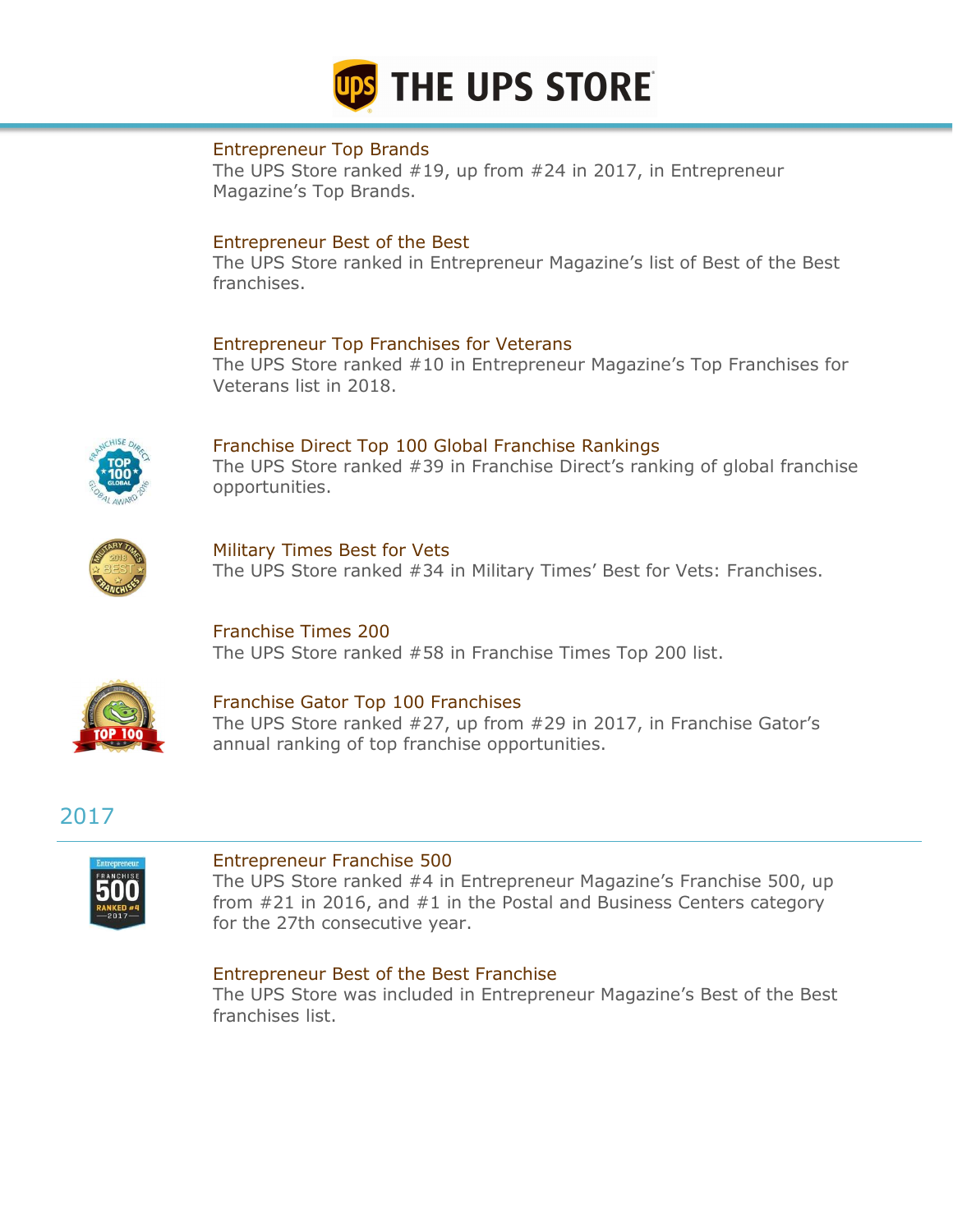

## Entrepreneur Fastest-Growing Franchises

The UPS Store ranked #61 in Entrepreneur Magazine's Fastest-Growing Franchises list.

## Entrepreneur Top Global Franchises

The UPS Store ranked #24 in Entrepreneur Magazine's Top Global Franchises list.

## Entrepreneur Top Franchise Brands

The UPS Store ranked #24 in Entrepreneur Magazine's Top Franchise Brands list.

#### Entrepreneur Best Franchises for Any Budget

The UPS Store ranked #3 in Entrepreneur Magazine's Best Franchises for Any Budget list.

## Entrepreneur Top Franchises for Veterans

The UPS Store ranked #8 in Entrepreneur Magazine's Top Franchises for Veterans list, moving up one spot from last year.

## Franchise Times 200

The UPS Store ranked #57 in Franchise Times Top 200 list.



## Franchise Gator Top 100 Franchises

The UPS Store ranked #29 in Franchise Gator's annual ranking of top franchise opportunities.



Military Times Best for Vets The UPS Store ranked #22 in Military Times' Best for Vets: Franchises.

## 2016



#### Entrepreneur Franchise 500

The UPS Store ranked #17 in Entrepreneur Magazine's Franchise 500, #44 in the "fastest growing" franchise list, and #1 in the Postal and Business Centers category for the 26th consecutive year.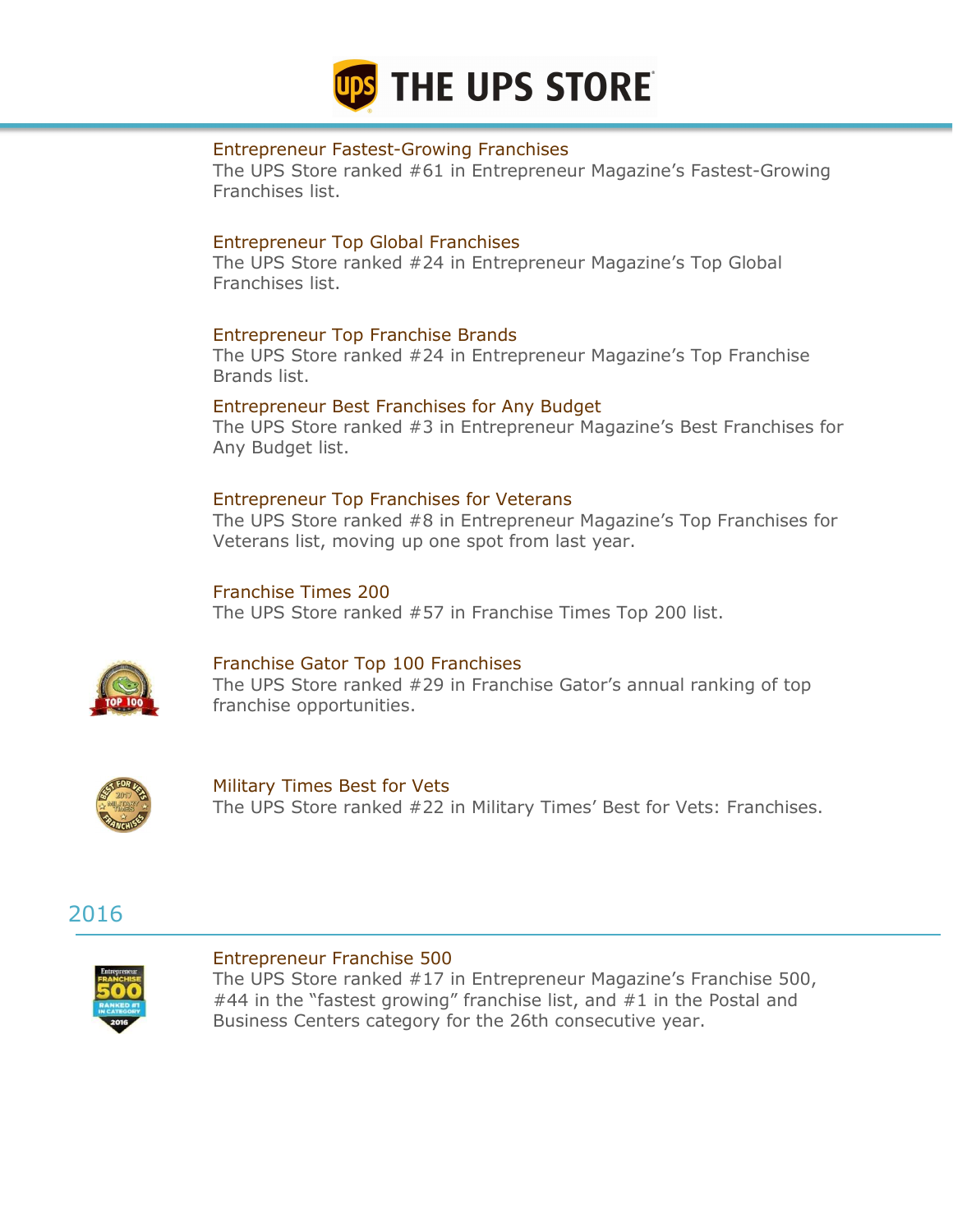

## Entrepreneur Top Franchises for Veterans

The UPS Store ranked #9 in Entrepreneur Magazine's ranking of top franchise opportunities for veterans.

## Entrepreneur Global Franchise Rankings

The UPS Store ranked #49 in Entrepreneur Magazine's Top Global Franchises



## Franchise Gator Top 100 Franchises

The UPS Store ranked #22 in Franchise Gator's annual ranking of top franchise opportunities.



#### Franchise Direct Top 100 Global Franchise Rankings

The UPS Store ranked #33 in Franchise Direct's ranking of global franchise opportunities, up from #65 in 2015.



#### Franchise Times Top 200 Franchises

The UPS Store ranked #56 in Franchise Times' annual ranking of top franchise opportunities.

# 2015

#### Entrepreneur Franchise 500

The UPS Store ranked #21 in Entrepreneur Magazine's Franchise 500 and #1 in the Postal and Business Centers category for the 25th consecutive year.

## Entrepreneur Fastest-Growing Franchise Rankings

The UPS Store ranked #51 in Entrepreneur Magazine's Fastest-Growing Franchise rankings.

#### Entrepreneur 100 Veteran Friendly Franchises

The UPS Store ranked #8 in Entrepreneur Magazine's Veteran Friendly Franchises list.



#### Franchise Direct Top 100 Global Franchise Rankings

The UPS Store ranked #65 in Franchise Direct's ranking of global franchise opportunities.